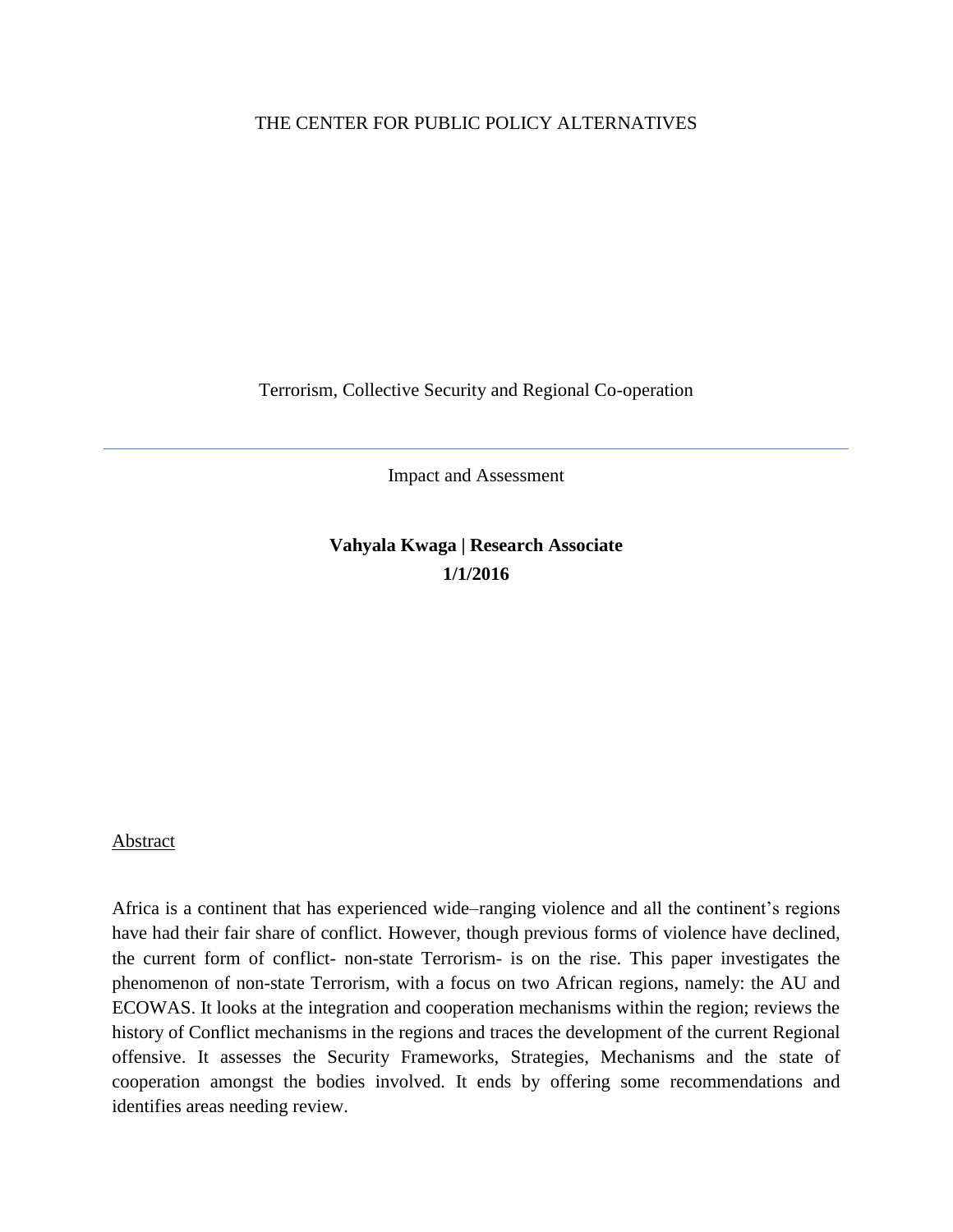#### **Part I**

## **Introduction-The African Union and the Economic Community of West African States**

The ideals behind the formation of the Organization of African Unity in addition to protecting the sovereignty of the member states included economic and developmental goals. Chirisa *et al*, state that the founding fathers of the organization "saw African nations coming together into a single government that would work for the realization of equity in resource allocation in a bid to create a stronger force to vehemently compete in the world market and hence result in their voice being heard".<sup>1</sup> Regional cooperation is meant to lead to greater integration among the nations involved on several fronts, i.e. economic, social and environmental. Some writers have put forward that regional cooperation is also a function of the interactions amongst nations. They state that regional cooperation itself is a form of integration which is still part of a complex phenomenona comprising of market, development and regional integration.<sup>2</sup>

History provides us with evidence of pre-colonial and colonial structures for regional integration in the West African region. Though created to enhance the extraction and exploitation of the natural resources of the region, the French (Communaute *Financiere Africaine* in 1948 in Senegal, Mali, Burkina-Faso) and the British (*West African Currency Board* in 1912 in Ghana, Gambia, Nigeria and Sierra Leone)<sup>3</sup> established networks that made this possible.<sup>4</sup> In the writer's opinion, these colonial arrangements may have served as indicators to the emerging nationalists that regional integration was not only possible but economically beneficial.

Regional cooperation is essentially a voluntary collaboration, *inter alia*, for the execution of joint projects and development of common resources. This may be for the overarching purpose of creating access to markets and the establishment of mechanisms and techniques that minimize conflicts and maximize internal and external economic, political, social and cultural benefits. 5 From the foregoing, it is obvious that cross boarder acts of terrorism can destabilize this overarching purpose and negatively affect the process of integration and cooperation. Also, the existence of conflict can influence those affected to work together for mutual safety. This is

<sup>&</sup>lt;sup>1</sup> See Chirisa, E. (*et al*). (2014). A Review of the Evolution and Trajectory of the AU as an Instrument of Regional Integration.

<sup>2</sup> See Chirisa, E. (*et al*), op. cit., at p. 1.

<sup>&</sup>lt;sup>3</sup> See Gupta, A. (2015). Regional Integration In West Africa: The Evolution Of ECOWAS. Observer Research Foundation, at at p. 2. Available at: [http://s3.amazonaws.com/academia.edu.documents/38580049/OccasionalPaper\\_67\\_1440149306104.pdf?AWSAc](http://s3.amazonaws.com/academia.edu.documents/38580049/OccasionalPaper_67_1440149306104.pdf?AWSAccessKeyId=AKIAJ56TQJRTWSMTNPEA&Expires=1465910068&Signature=LQRvQPPtKySJpq64obeh6Mb1AY0%3D&response-content-disposition=attachment%3B%20filename%3DRegional_Integration_in_West_Africa_The.pdf) [cessKeyId=AKIAJ56TQJRTWSMTNPEA&Expires=1465910068&Signature=LQRvQPPtKySJpq64obeh6Mb1AY0%3D&re](http://s3.amazonaws.com/academia.edu.documents/38580049/OccasionalPaper_67_1440149306104.pdf?AWSAccessKeyId=AKIAJ56TQJRTWSMTNPEA&Expires=1465910068&Signature=LQRvQPPtKySJpq64obeh6Mb1AY0%3D&response-content-disposition=attachment%3B%20filename%3DRegional_Integration_in_West_Africa_The.pdf) [sponse-content-disposition=attachment%3B%20filename%3DRegional\\_Integration\\_in\\_West\\_Africa\\_The.pdf.](http://s3.amazonaws.com/academia.edu.documents/38580049/OccasionalPaper_67_1440149306104.pdf?AWSAccessKeyId=AKIAJ56TQJRTWSMTNPEA&Expires=1465910068&Signature=LQRvQPPtKySJpq64obeh6Mb1AY0%3D&response-content-disposition=attachment%3B%20filename%3DRegional_Integration_in_West_Africa_The.pdf) Date accessed- 14/06/2016.

<sup>&</sup>lt;sup>4</sup> See Fulgence, N. (2015). War on Terrorism in Africa: A Challenge for Regional Integration and Cooperation Organizations in Eastern and Western Africa, *Journal of Political Sciences and Public Affairs*, S1: 007. Available at: [http://www.esciencecentral.org/journals/war-on-terrorism-in-africa-a-challenge-for-regional-integration-and](http://www.esciencecentral.org/journals/war-on-terrorism-in-africa-a-challenge-for-regional-integration-and-cooperation-organizations-in-eastern-and-western-africa-2332-0761-1000S1-007.pdf)[cooperation-organizations-in-eastern-and-western-africa-2332-0761-1000S1-007.pdf.](http://www.esciencecentral.org/journals/war-on-terrorism-in-africa-a-challenge-for-regional-integration-and-cooperation-organizations-in-eastern-and-western-africa-2332-0761-1000S1-007.pdf) Date accessed- 16/06/2016.  $<sup>5</sup>$  Ibid, at p. 2.</sup>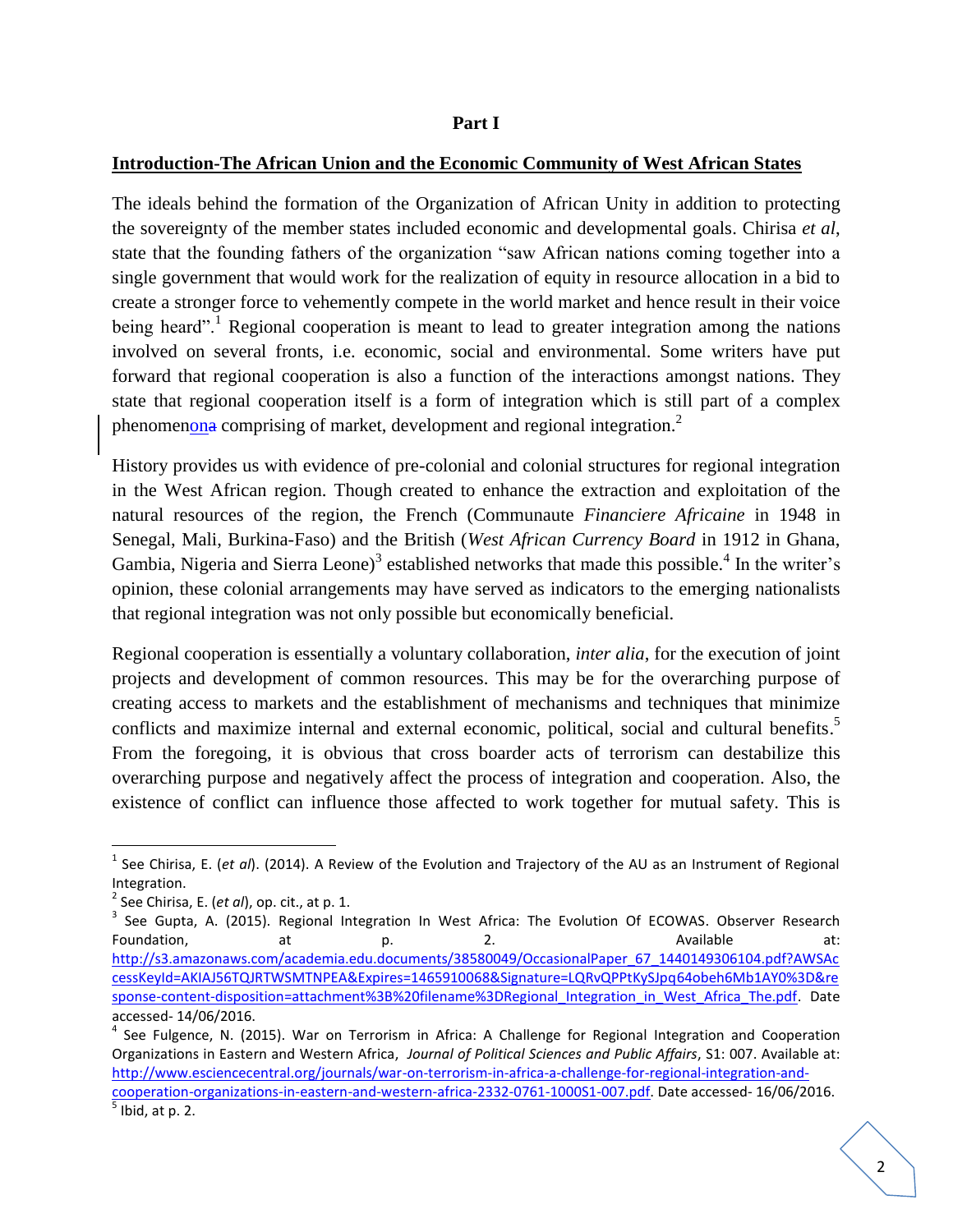reinforced by the notion that successful integration requires a peaceful environment. The development of collective security as a result of conflicts or terrorism is an example of a bitter seed producing a usable fruit: terrorism is harmful but has the potential to lead to broader and enhanced cooperation for the purposes of promoting peace and security. The networks built to ensure safety contribute to providing a safe environment for social and economic development.

# **The African Union and its Security Architecture**

 $\overline{\phantom{a}}$ 

The African Union"s goal for the next decades is that: "Africa shall be free from armed conflict, terrorism, extremism, intolerance and gender-based violence, which are major threats to human security, peace and development. The continent will be drugs-free, with no human trafficking, where organized crime and other forms of criminal networks, such as the arms trade and piracy, are ended. Africa shall have ended the illicit trade in and proliferation of small arms and light weapons".<sup>6</sup> The quote above - taken from the African Union's Aspiration 4 on a Peaceful and secure Africa - represents the Union's desires to end the constant and regular violence that has the continent constantly embattled. Mechanisms would certainly be put in place and 47 years is a long time, so what has the Union begun to do now?

The current normative framework<sup>7</sup> of the African Union on counter-terrorism is mainly comprised of:

- 1) the Organization of African Unity (OAU) Convention on the Prevention and Combating of Terrorism (1999);
- 2) The Protocol Relating to the Establishment of the Peace and Security Council of the African Union (2002);
- 3) The AU Action Plan for the Prevention and Combating of Terrorism (2002);
- 4) The Supplementary Protocol to the Convention on the Prevention and Combating of Terrorism (2004);
- 5) The Mandate of the AU Special Representative for Counter-Terrorism Co-operation (2010);
- 6) And the African Model Law on Counter Terrorism to assist states in harmonizing legislation on terrorism-2011. This is in addition to the numerous Declarations<sup>8</sup> and

 $^6$  See African Union Commission. (2015). Agenda 2063-the Africa We Want, at p. 7. Available at:http://agenda2063.au.int/en/sites/default/files/03 Agenda2063 popular version ENG%2021SEP15-3.pdf. Date accessed- 21/06/2016.

<sup>7</sup> See Strydom, H. The African Union lacks a coherent plan to fight terrorism, May 13, 2015, *the conversation*. Available at: [http://theconversation.com/the-african-union-lacks-a-coherent-plan-to-fight-terrorism-41394.](http://theconversation.com/the-african-union-lacks-a-coherent-plan-to-fight-terrorism-41394) Date accessed- 21/06/2016.

 $^8$  See Ewi, M. (2015). Peace in an age of terrorism: can the AU achieve Vision 2020? Institute for Security Studies. ISS Today. Available at: [https://www.issafrica.org/iss-today/peace-in-an-age-of-terrorism-can-the-au-achieve](https://www.issafrica.org/iss-today/peace-in-an-age-of-terrorism-can-the-au-achieve-vision-2020)[vision-2020.](https://www.issafrica.org/iss-today/peace-in-an-age-of-terrorism-can-the-au-achieve-vision-2020) Date accessed-21/06/2016. For example the Solemn Declaration at the 50th anniversary of the African Union (AU) in 2013 which outlined the vision to 'end all wars in Africa by 2020'.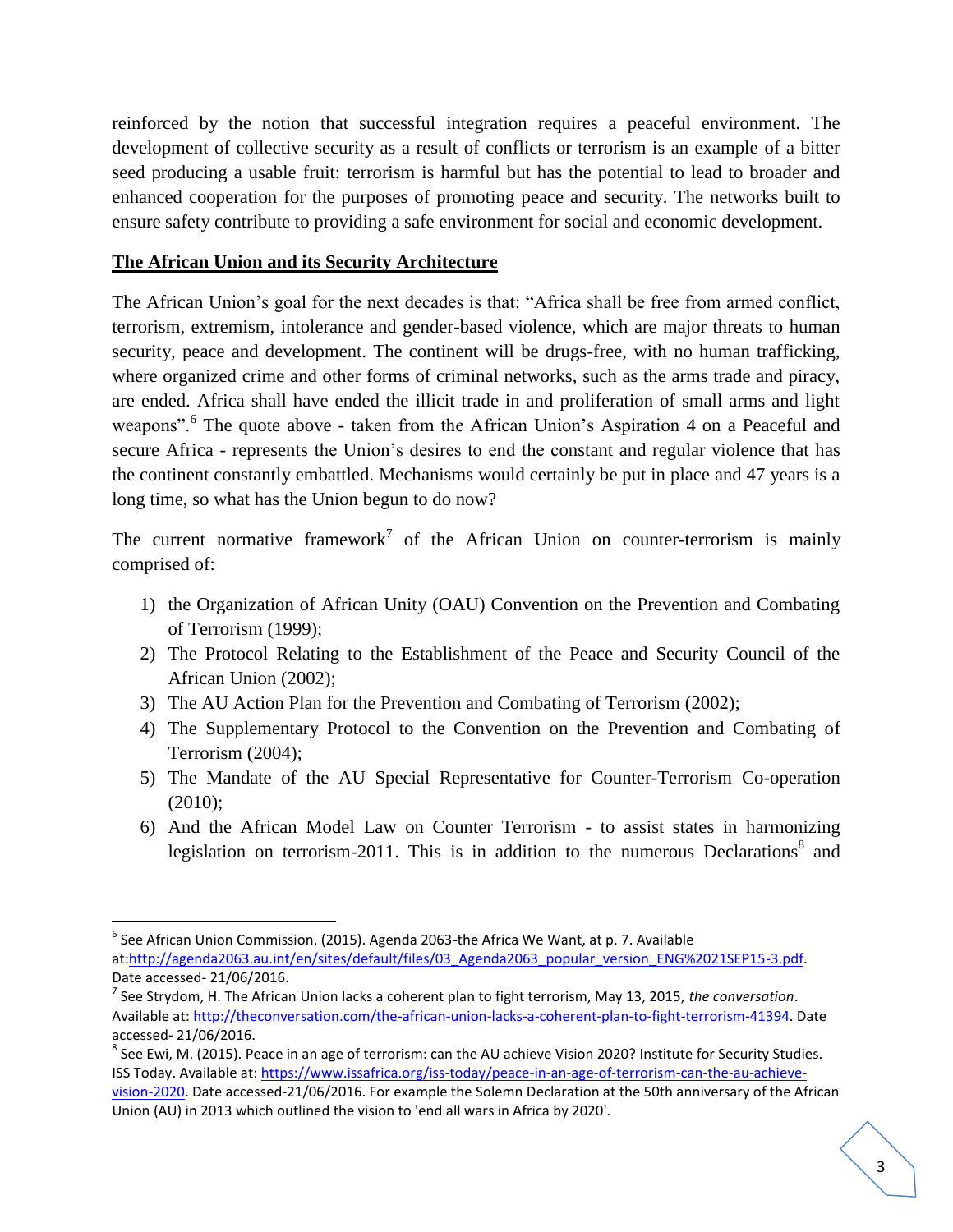Decisions of the Union"s Heads of Government, Executive Council and African Union Commission.

The African Peace and Security Architecture (APSA) is the management, administration and implementation structure of the AU. The APSA denotes a complex set of interrelated institutions and mechanisms that function at several levels. Regionally, the APSA relies on the continent's regional economic communities  $(RECs)$ . The AU recognizes eight RECs as well as two mechanisms for coordinating the African Standby Force (ASF). The relationship between the AU and the RECs is supposed to be hierarchical but mutually reinforcing: the AU harmonizes and coordinates the activities of the RECs in the peace and security realm, in part *via* liaison officers from the RECs serving within the AU Commission in Addis Ababa.<sup>10</sup> At the continental level, a variety of institutions coordinated by the AU"s Peace and Security Council comprise the  $APSA<sup>11</sup>$  The hierarchy of these bodies is not linear and involves multiple levels.

In 2014, the AU convened a Heads of State-level Peace and Security Council (PSC) meeting, resulting in a decision setting out a series of PSC"s 10 objectives for both AU Member States and the AU Commission which tasked the latter to establish a Counter Terrorism Fund *inter alia.* 12 The PSC called for the establishment of specialized joint counter-terrorism units at the subregional level within the framework of the ASF and pending the achievement of the ASF, the African Capacity for Immediate Response to Crises (ACIRC).<sup>13</sup> The Council endorsed the AU Assembly decision to establish the African Mechanism for Police Cooperation (AFRIPOL), particularly in addressing transnational crime. The Council also expressed their determination to fully make functional the PSC Sub-Committee on Counter-Terrorism and called on the latter to develop a capacity to investigate financial support to terrorist groups and strengthen the AU sanctions regime.<sup>14</sup>

It has been acknowledged that the AU has taken practical steps to address conflict on the Continent<sup>15</sup> especially in its Peace Operations but the success against Terrorism has been elusive.

l

<sup>&</sup>lt;sup>9</sup> See Williams, P. (2011). The African Union's Conflict Management Capabilities. Working Paper. Council on Foreign Relations, International Institutions and Global Governance Program, at p. 6. Available at: [http://i.cfr.org/content/publications/attachments/IIGG\\_Eurozone\\_WorkingPaper\\_Cameron.pdf.](http://i.cfr.org/content/publications/attachments/IIGG_Eurozone_WorkingPaper_Cameron.pdf) Date accessed-

<sup>14/06/2016.</sup> 

 $10^{10}$  See Williams, P. The African Union's Conflict Management Capabilities, op. cit, at p. 6.

 $11$  Ibid, at p. 9. These consist of the Assembly of Heads of State and Government, Peace and Security Council, AU Commission, Military Staff Committee, Commissioner for Peace and Security, Commissioner for Political Affairs, African Standby Force, Continental Early Warning System, Panel of the Wise, Peace Fund.

<sup>12</sup> See the United Nations Office to the African Union. *Peacekeeping, Planning and Management*. Department of Political Affairs, Counter Terrorism. Available at[: http://unoau.unmissions.org/counter-terrorism.](http://unoau.unmissions.org/counter-terrorism) Date accessed-21/06/2016.

<sup>&</sup>lt;sup>13</sup> Ibid.At the meeting, the PSC also welcomed efforts to enhance legislation, intelligence sharing, operational capability and coordination through the various AU-led initiatives including the Committee of Intelligence and Security Services of Africa (CISSA) and the African Centre for the Study and Research on Terrorism (ACSRT).  $14$  Ibid.

 $15$  See Williams, P. The African Union's Conflict Management Capabilities, op. cit, at p. 18.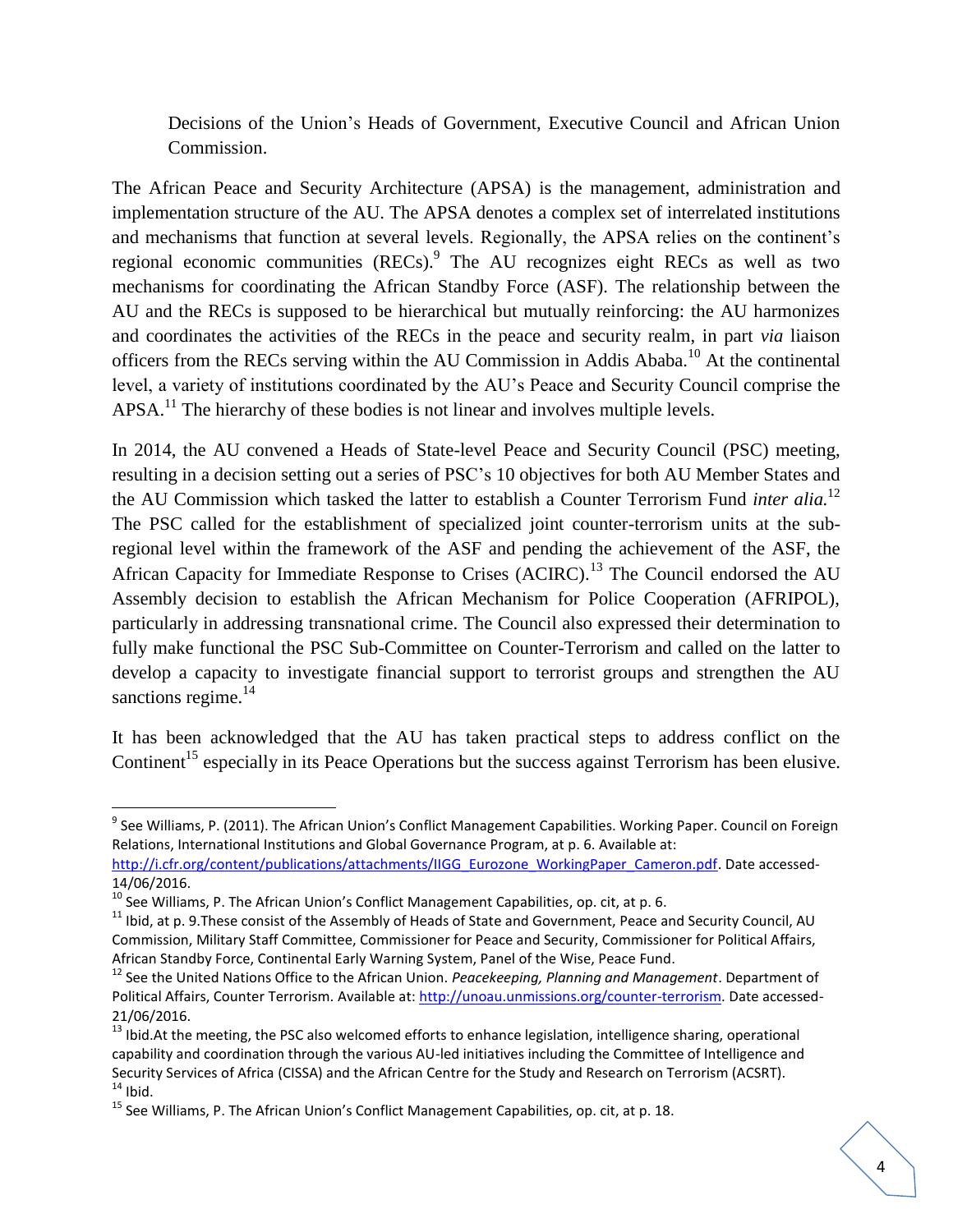In assessing the Vision 2020 Goals of the Union to rid the continent of Terrorism and conflict, Martin Ewi mentions that: "But 10 months have passed, and there has been little to no progress; nor has there been any concrete follow-up from the AU on implementing the PSC"s 10-point recommendations. A series of Vision 2020 workshops and retreats organized by the AU in the past two years have produced innovative and important recommendations for silencing the guns by 2020. Implementing these recommendations, however, remains a major problem..."<sup>16</sup>

## **Part II**

#### **The Economic Community of West Africa States (ECOWAS)**

## A Brief History

 $\overline{\phantom{a}}$ 

The history of the formation of ECOWAS can be traced to the year 1975, in which 15 West African countries<sup>17</sup> came together in Lagos to form an economic community. Several years later, in 1993, the community reconstituted itself - stemming from the pressure of political events into an organization also responsible for finding solutions to armed conflicts and other political crisis which were undermining peace and security within the community.<sup>18</sup> This shows that the idea of collective security may have essentially been an afterthought. D. C John explains that: "In 1993, the 1975 Treaty was *revised* to reflect contemporary changes in the organization. The provision for regional security which mandated Member states to work to consolidate and maintain peace, stability and security with the region was set up. Thus, **Article 58** was devoted to regional security and the whole of Chapter10 dealt with "cooperation in Political, Judicial and Legal Affairs Regional Security and Immigration". This showed a slightly better consideration of regional cooperation and awareness by ECOWAS leaders on the nature of security challenges and how non-military security considerations can affect the political environment to create a situation of insecurity".<sup>19</sup> Basically, they realized the importance of peace and absence of conflict, how it affects commerce and trade and came up with protocols to *prevent* conflict, which built on older frameworks, i.e.:

- i. The 1978 Protocol relating to Non-Aggression (PNA) which enjoined Member states to "... refrain from the threat and use of force or aggression against one another<sup>'20</sup>; and
- ii. The 1981 Protocol relating to Mutual Assistance in Defense (PMAD) which committed ECOWAS member States to a collective defense treaty by accepting

 $16$  See Ewi, M. Peace in an age of terrorism: can the AU achieve Vision 2020?, op. cit.

<sup>&</sup>lt;sup>17</sup> Namely: Benin, Burkina Faso, Cape Verde, Cote d'Ivoire, Gambia, Ghana, Guinea, Guinea Bissau, Liberia, Mali, Niger, Nigeria, Senegal, Sierra Leone, and Togo. Mauritania withdrew from the organization in 2002.

<sup>&</sup>lt;sup>18</sup> See Yabi, G. (2010). The Role of ECOWAS in Managing Political Crises and Conflict: The Cases of Guinea and Guinea-Bissau. *Friderich-Ebert Siftung*, Abuja Nigeria, at p. 7. Available at[:http://library.fes.de/pdf](http://library.fes.de/pdf-files/bueros/nigeria/07448.pdf)[files/bueros/nigeria/07448.pdf.](http://library.fes.de/pdf-files/bueros/nigeria/07448.pdf) Date accessed-03/02/2016.

 $\frac{19}{19}$  See John, D. Exposition of the Principle of Collective Security under the ECOWAS Treaty of 1993, op. cit, at p. 2.  $20$  Ibid., at p. 2.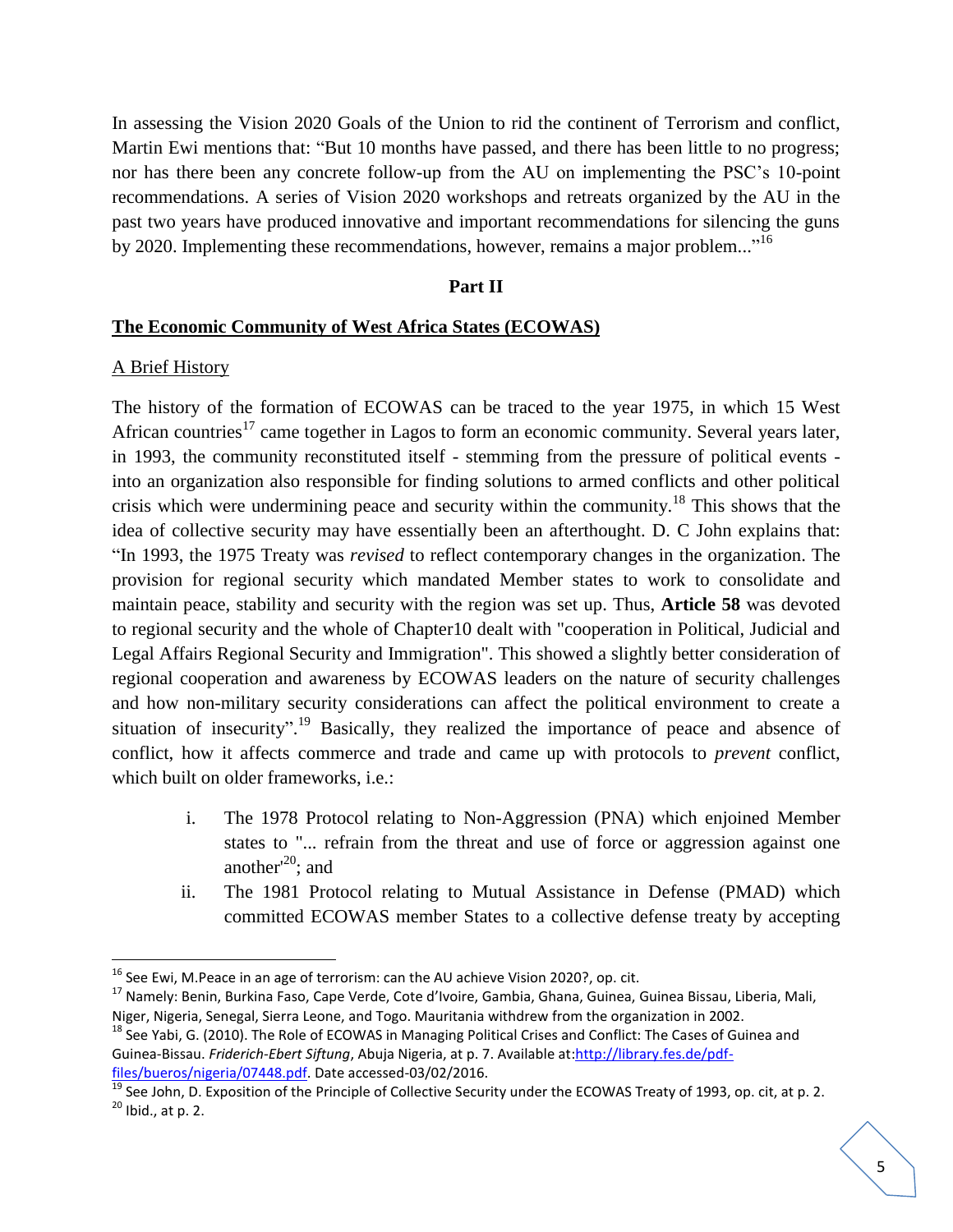that armed threat or aggression against one constitutes a threat or aggression against the community and are resolved to give mutual aid and assistance for defense. 21

## **Integration and ECOWAS**

A study carried out by the United Nations Commission on Trade and Development (UNCTAD), observed that: "Regional integration within ECOWAS, with its economic heavyweights of Côte d"Ivoire and Nigeria, each belonging to two different sub-groupings, has been *stagnating* for most of its 30 years of existence; however, regional cooperation has gained momentum since the turn of the millennium and a currency union is envisaged'.<sup>22</sup> This statement though made 16 years ago and specifically addressing trade does not fundamentally differ from the current situation. Economic integration is certainly better than before but regional integration in respect of collective security is still at sub-optimal levels.

The formation of ECOWAS was for the purpose of member country integration. Commenting on integration, Butu states that: "Political and economic integration involves the process whereby states agree to forgo the ability to formulate policies independently on matters concerning trade, custom tariffs, immigration and international trade among others, seeking instead to delegate the decision making process to a new central organ. The aim of integration is to promote economic advancement of member-states and the overall development of the region or sub-region".<sup>23</sup> Arushi Gupta affirming this position states that: "The process of economic integration is also a political process because of two main reasons: first, it requires the surrender of major national economic instruments to a supranational authority and second, it calls for governments of member states to implement sub-regional policies".<sup>24</sup>

A point to note from these comments on integration is that it involves an act of *forgoing* or *surrender* of a political and economic nature. Since Customary International law can be viewed in one of two forms,  $^{25}$  it is important for nations to be in the same position regarding its domestic

 $^{21}$  Ibid.

<sup>22</sup> See Metzger, M. (2008). Regional Cooperation and Integration in Sub-Saharan Africa, *United Nations Conference on Trade and Development Discussion Papers*, No. 189. Available

at[:http://unctad.org/en/docs/osgdp20084\\_en.pdf.](http://unctad.org/en/docs/osgdp20084_en.pdf) Date accessed-02/06/2016.

<sup>&</sup>lt;sup>23</sup> See Butu, A. (2013). Impact of ECOWAS Protocols on Political and EconomicIntegration of the West African Subregion. *International Journal of Physical and Human Geography*, Vol.1, No. 2, pp.47-58, at p. 1. Available at: [http://www.eajournals.org/wp-content/uploads/IMPACT-OF-ECOWAS-PROTOCOLS-ON-POLITICAL-AND-](http://www.eajournals.org/wp-content/uploads/IMPACT-OF-ECOWAS-PROTOCOLS-ON-POLITICAL-AND-ECONOMIC-INTEGRATION-OF-THE-WEST-AFRICAN-SUB-REGION.pdf)[ECONOMIC-INTEGRATION-OF-THE-WEST-AFRICAN-SUB-REGION.pdf.](http://www.eajournals.org/wp-content/uploads/IMPACT-OF-ECOWAS-PROTOCOLS-ON-POLITICAL-AND-ECONOMIC-INTEGRATION-OF-THE-WEST-AFRICAN-SUB-REGION.pdf) Date accessed-06/14/2016.

**Example 24** See Gupta, A. (2015). Regional Integration In West Africa: The Evolution Of ECOWAS. Observer Research Foundation, at p. 2.

<sup>&</sup>lt;sup>25</sup> See Longjohn, C. (2010). Implementation And Application Of Treaties In Nigeria, (L.L.M Thesis), The Nigerian Institute Of Advanced Legal Studies, School Of Post Graduate Studies, University Of Lagos Campus, Akoka, Lagos., at pages 24-25. Available at[: http://www.nials-nigeria.org/projects/IMPLEMENTATION%20PROJECT.pdf.](http://www.nials-nigeria.org/projects/IMPLEMENTATION%20PROJECT.pdf) Date accessed-05/31/2016.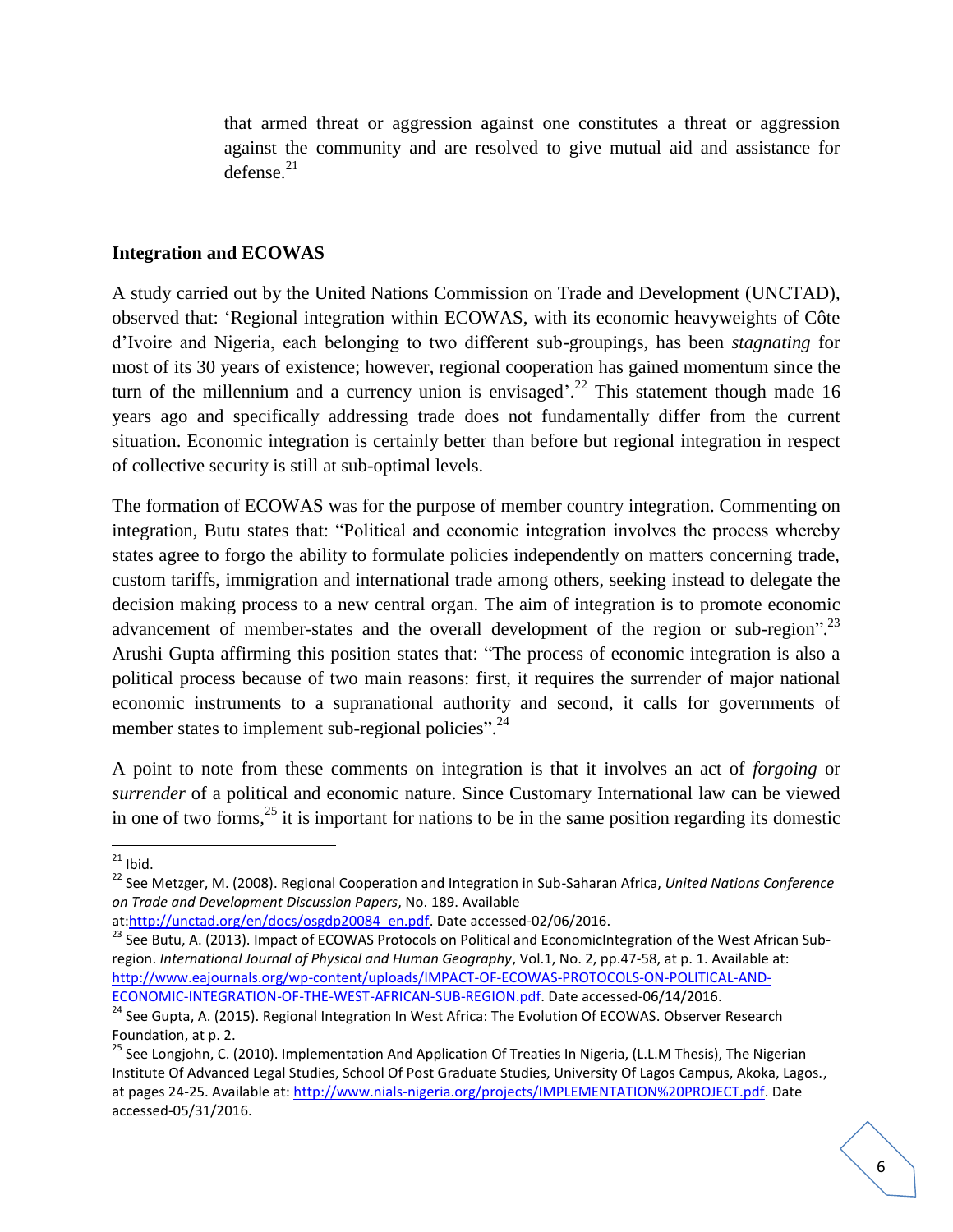authority. Elaborating on the reasons for forgoing authority, Butu explains that State unilateralism and State regionalism are eventually pitted against each other. He states that: "[U]nilateralism guards national sovereignty while regionalism requires all member-states to make binding (sic) commitment to the promotion of free trade and provide adjudication for trade (sic) dispute arising from unilateral disregard for trade liberalization…*when countries experience regionalism, national sovereignty is undermined to an extent related to the level of economic integration*. Therefore, the process of integration entails liberalization of trade in goods and services; there is a link between integration and development".<sup>26</sup> This explanation -showing the implications for Customary International - means that States involved in forging such integration arrangements must ensure *pacta sunt servanda<sup>27</sup>* in their dealings.

# **Conflict Prevention and Management within the ECOWAS Framework**

The ECOWAS Treaty of 1993 had just one Chapter concerning Security and Defense - namely Chapter 10, **Article 58** and it has been argued that these provisions were more of a *reaction* to State conflicts that began in the early 1990's.<sup>28</sup> The three States in conflict that experienced the Monitoring, Cease-fire and Peace-keeping role of ECOWAS, generally between the years 1989 to 2004 were: Liberia, Guinea-Bissau and Sierra-Leone. All of these conflicts were characterized by massive human rights violations by the government against its citizens as an *outcome* of its own power tussle against rival power blocs - the latter, struggling for authority.<sup>29</sup> The ECOWAS Treaty, designed majorly as an economic integration tool required more comprehensive provisions relating to security which would also address possible state to state conflict.<sup>30</sup> At various times the ECOWAS set up frameworks to deal with Conflict, Violence and Security.<sup>31</sup> However, the question of applicability and appropriateness of the frameworks arise in addressing Terrorism as a distinct form of conflict. Can they be effective enough to deal with a type of

<sup>&</sup>lt;sup>26</sup> See Butu, A. Impact of ECOWAS Protocols on Political and Economic Integration of the West African Sub-region, op. cit, at p. 3.

 $27$  Latin for "let the agreement be kept".

<sup>28</sup> See Okere, L. (2015). ECOWAS Conflict Management and Peacekeeping Initiatives in West Africa. *Journal of Law, Policy and Globalization*, Vol. 37, 2015. Available

at[:http://www.iiste.org/Journals/index.php/JLPG/article/viewFile/22547/22922.](http://www.iiste.org/Journals/index.php/JLPG/article/viewFile/22547/22922) Date accessed-15/06/2016.

<sup>&</sup>lt;sup>29</sup> See generally Elowson, C. &MacDermott, J. (2010). ECOWAS Capabilities in Peace and Security-A Scoping Study of Progress and Challenges, Swedish Defence Research Agency. Available at: [http://www.foi.se/ReportFiles/foir\\_3114.pdf.](http://www.foi.se/ReportFiles/foir_3114.pdf) Date accessed- 16/06/2016.

 $30$  See ECOWAS Conflict Management and Peacekeeping Initiatives in West Africa, op. cit, at p. 2.

<sup>&</sup>lt;sup>31</sup> See Atutobi, S. (2010). Implementing the ECOWAS Conflict Prevention Framework: Prospects and Challenges, *Policy Brief, 3/2010, Kofi Annan International Peace Keeping Training Centre*, at p. 1. Available at:

[http://www.kaiptc.org/Publications/Policy-Briefs/Policy-Briefs/Policy-Brief-on-ECPF.aspx.](http://www.kaiptc.org/Publications/Policy-Briefs/Policy-Briefs/Policy-Brief-on-ECPF.aspx)Date accessed-16/06/2016.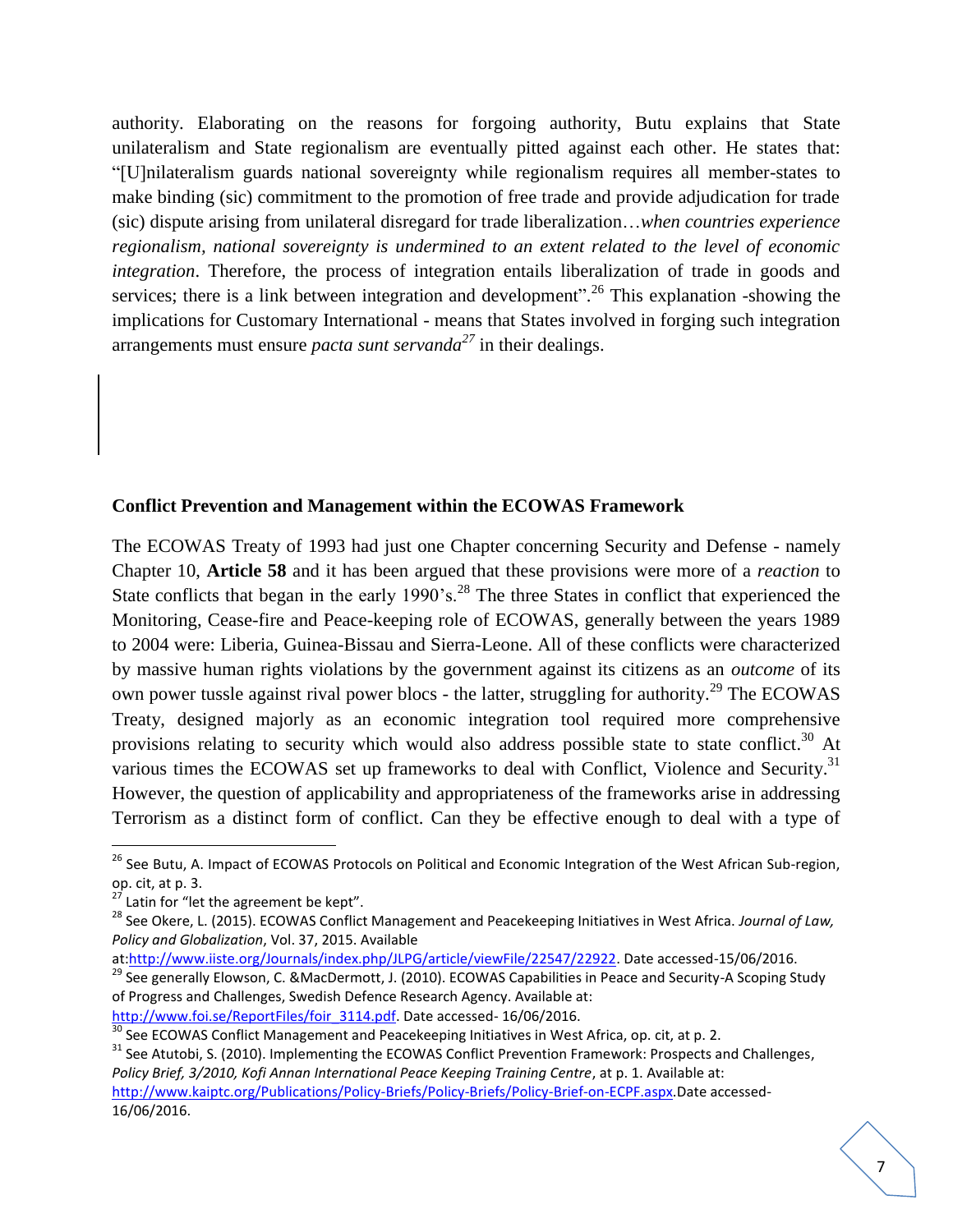conflict that does not resemble the "traditional" forms of conflict that ECOWAS have been used to? Or is Terrorism not different from the usual forms of violence?

Perhaps it was considerations such as the ones above that led the ECOWAS Mediation and Security Council in Ouagadougou, Burkina Faso in 2008 to enact the Conflict Prevention Framework (ECPF). The 60 page Framework with over 120 Articles has its overall aim to: "[S]trengthen the human security architecture in West Africa. The intermediate purpose is to create space within the ECOWAS system and in Member States for cooperative interaction within the region and with external partners to push conflict prevention and peace-building up the political agenda of Member States in a manner that will trigger timely and targeted multiactor and multi-dimensional action to defuse or eliminate potential and real threats to human security in a predictable and institutional manner".<sup>32</sup> The relevance of the ECPF has been said to lie in its objectives, the outputs it attempts to attain, the issues it seeks to address and the method(s) with which it seeks to achieve its objectives.<sup>33</sup>The ECPF lays out 9 objectives<sup>34</sup> that are to guide its implementation and lists outputs drawn from the objectives meant to serve as direction for the full accomplishment and application of the Framework. The objectives ensure the following outputs:

- sets practical guidelines on conflict prevention to which ECOWAS and Member States can refer in their cooperation and in their engagement with partners;
- sets practical guidelines for cross-departmental and cross-initiative cooperation and synergy within ECOWAS on conflict prevention;
- provides practical guidance for cooperative ventures between ECOWAS, Member States, civil society and external partners in pursuit of conflict prevention and peace-building;
- incorporates an ECOWAS strategy on resource mobilization, advocacy and communication to underpin the initiatives with respect to conflict prevention and peace-building;
- creates the necessary bridge linking everyday conflict prevention initiatives to structural (strategic) conflict prevention;
- Shall be supplemented by a Plan of Action and Logical Framework with identified priority activities to be undertaken by ECOWAS, Member States, civil society, the private sector and external partners in the short, medium and long term.

 $\overline{a}$ 

<sup>&</sup>lt;sup>32</sup> See Regulation MSC/REG.1/01/08. The ECOWAS Conflict Prevention Framework- Section VI, Article 27: Aims, Objectives and Outputs. Available at: [http://www.lawschool.cornell.edu/womenandjustice/upload/ECOWAS-](http://www.lawschool.cornell.edu/womenandjustice/upload/ECOWAS-Conflict-Prevention-Framework.pdf)[Conflict-Prevention-Framework.pdf.](http://www.lawschool.cornell.edu/womenandjustice/upload/ECOWAS-Conflict-Prevention-Framework.pdf) Date accessed- 16/06/2016.

<sup>33</sup> See Atutobi, S. Implementing the ECOWAS Conflict Prevention Framework: Prospects and Challenges, *op. cit*, at p. 2.

<sup>34</sup> See the ECOWAS Conflict Prevention Framework, Section VI, Article 27, *op. cit*.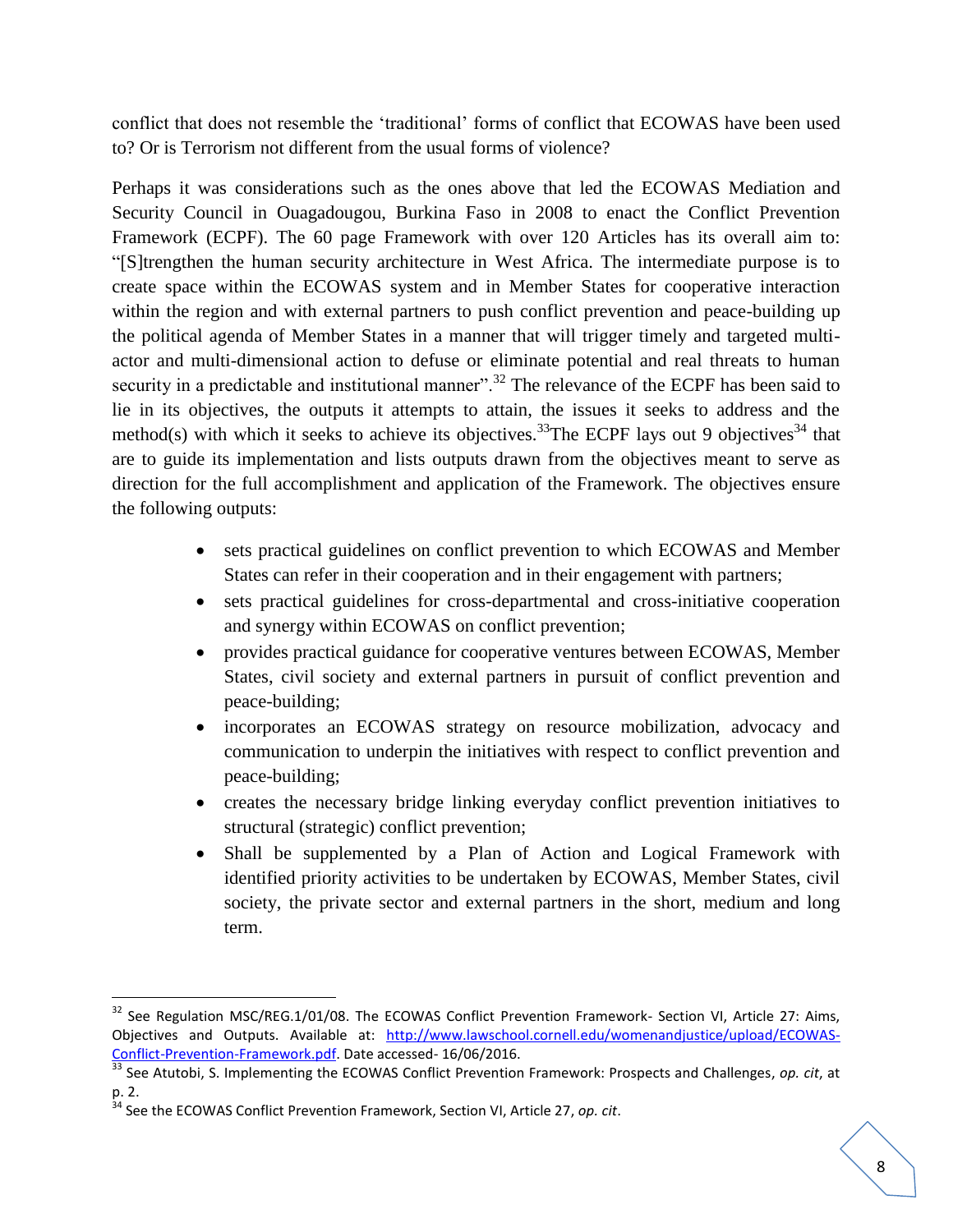The ECPF is a comprehensive document that enumerates the ECOWAS Mandate and Legitimacy for Conflict Prevention; the Components, Activities and Benchmarks of the ECPF; the Enabling Mechanisms of the ECPF -Advocacy and Communication, Resource Mobilization and Cooperation; and the Plan of Action, Monitoring and Evaluation.<sup>35</sup> According to Atuobi: "the ECPF focuses on a set of issue areas - or the 14 components - which would contribute to a stable sub-region when addressed".<sup>36</sup> The ECPF outlines activities, capacity requirements and benchmarks for measuring progression each of the  $14$  issue areas.<sup>37</sup> All the above components have links or relationship with existing ECOWAS protocols and conventions and given the linkages to existing protocols and conventions, the implementation of the ECPF provides the opportunity for the implementation of their relevant provisions.<sup>38</sup>

## **Terrorism in West Africa and the ECOWAS Response**

The Africa Report, on April  $12<sup>th</sup>$ , 2016, posted that: "There have been attacks in Mali, Burkina Faso and Cote d'Ivoire in recent times, while intelligence agencies have warned that a "credible terrorist's threat" faced all the 16 member countries in the West African sub-region. The warning followed a deadly attack launched on a hotel in … Burkina Faso in January this year followed by another in March, on Cote d'Ivoire's three hotels in the beach resort city of Grand-Bassam … Al-Qaeda in the Islamic Maghreb (AQIM) claimed responsibility for both attacks that reports say targeted foreign nationals".<sup>39</sup> Without a doubt, the country with the highest instance of Terrorist activity within the ECOWAS region is Nigeria. The Global Terrorism Index identifies Boko Haram, Fulani Militants (or Herdsmen) and Al-Shabab as the deadliest groups within the African continent<sup>40</sup> and this rampage is far from over. Also included is Ansar Dine, le Mouvement pourla Liberation de l"Azawad (MNLA), Mouvement pour l"Unicité et leJihad dans l"Afrique de L"Ouest (MUJAO). These terrorists engage in some of the most vicious crimes, ranging from Suicide Bombings (using children as carriers) to kidnappings and Bank robberies. Fulgence traces the origin of these groups to economic and political marginalization by the governments of the states they reside and cites Boko Haram and the AQIM as having been borne out of poor

 $35$  See Chapters VIII – XI of the ECPF.

<sup>36</sup> See Atutobi, S. Implementing the ECOWAS Conflict Prevention Framework: Prospects and Challenges, *op. cit*, at p. 2. They include: (1) early warning; (2) preventive diplomacy; (3) democracy and political governance; (4) human rights and the rule of law; (5) media; (6) natural resource governance; (7) cross-border initiatives; (8) governance; (9) practical disarmament; (10) women, peace and security; (11) youth empowerment; (12) ECOWAS Standby Force; (13) humanitarian assistance; and (14) peace education.

<sup>37</sup> See the ECOWAS Conflict Prevention Framework, Section VIII, Articles 42-100, *op. cit*.

<sup>38</sup> See Implementing the ECOWAS Conflict Prevention Framework: Prospects and Challenges, *op. cit*, at p. 2.

<sup>&</sup>lt;sup>39</sup> See Laary, D. (2016, April, 12). ECOWAS frets over growing terrorist attacks amid dwindling funds. The Africa Report (Online Magazine). Accessed from[: http://www.theafricareport.com/West-Africa/ecowas-frets-over](http://www.theafricareport.com/West-Africa/ecowas-frets-over-growing-terrorist-attacks-amid-dwindling-funds.html)[growing-terrorist-attacks-amid-dwindling-funds.html.](http://www.theafricareport.com/West-Africa/ecowas-frets-over-growing-terrorist-attacks-amid-dwindling-funds.html) Date accessed-17/06/2016.

<sup>40</sup> See generally, Institute for Economics and Peace. (2015).*Global Terrorism Index-Measuring and Understanding the Impact of Terrorism*. Available at[: http://economicsandpeace.org/wp-content/uploads/2015/11/Global-](http://economicsandpeace.org/wp-content/uploads/2015/11/Global-Terrorism-Index-2015.pdf)[Terrorism-Index-2015.pdf.](http://economicsandpeace.org/wp-content/uploads/2015/11/Global-Terrorism-Index-2015.pdf) 03/02/2016.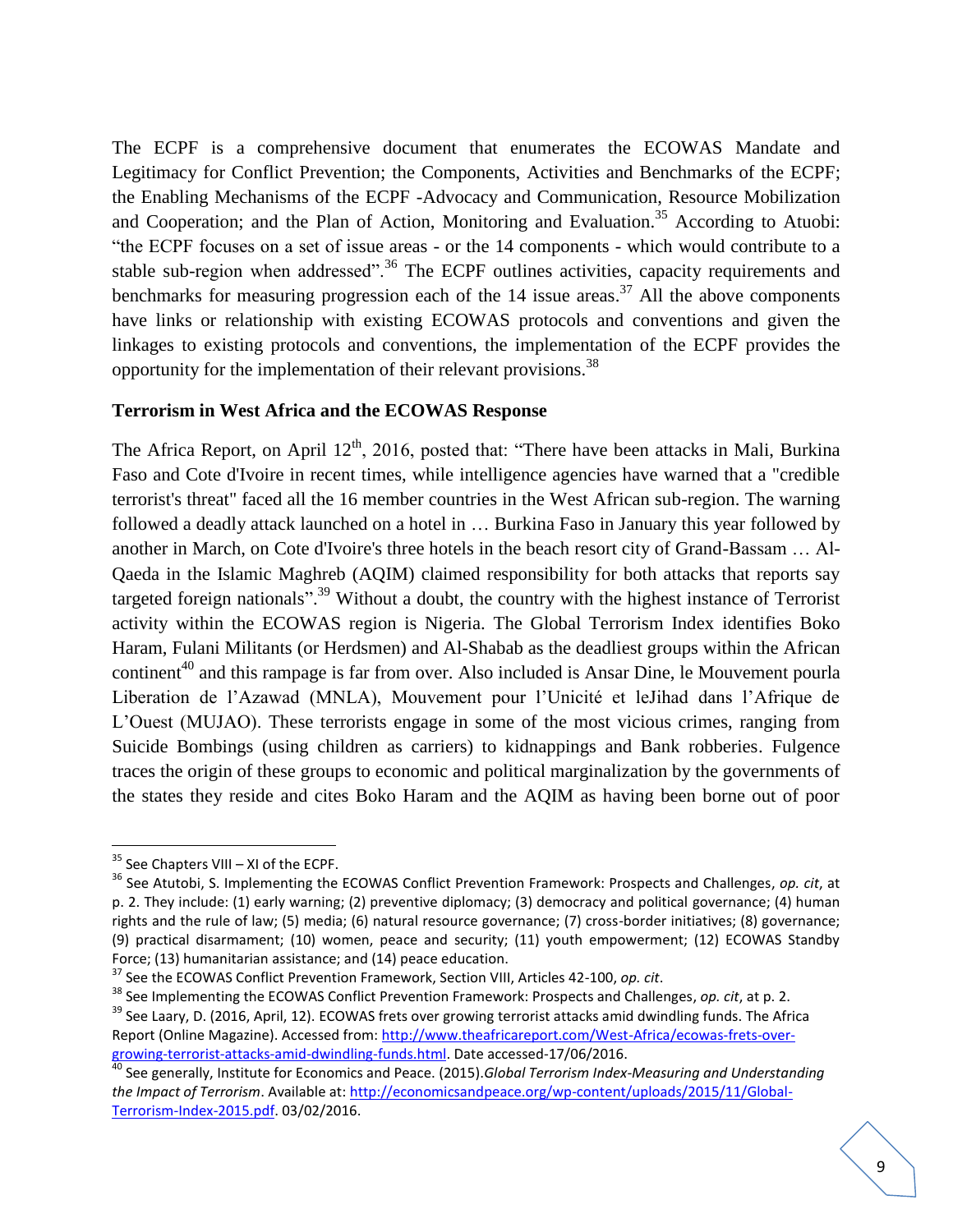governance, weak institutions and corrupt leadership.<sup>41</sup> These groups also have one thing in common: they desire to set up their own government within the state and this might be an independent state or one that pledges allegiance to Middle Eastern Jihadist groups. The Global Terrorism Index provides information showing a dramatic upward movement in number of deaths caused by some of these deadly groups in the figure below:<sup>42</sup>



**Fig. 1 (Global Terrorism Index 2015)**

# **The ECOWAS and Terrorism Strategies from 2010**

In 2011; the Inter-Governmental Action Group against Money Laundering (GIABA), was set up to strengthen the capacity of member states to prevent and control money laundering and terrorist financing in the region. In addition to this, the West African Police Chiefs and Committee of Chiefs of Security Services have functions centered on regional security, logistics and information sharing.<sup>43</sup> ECOWAS then took a step further in 2013 to adopt a Political Declaration and Common Position against Terrorism which resulted in the ECOWAS Counterterrorism

 $\overline{\phantom{a}}$ <sup>41</sup> See Fulgence, N. War on Terrorism in Africa: A Challenge for Regional Integration and Cooperation Organizations in Eastern and Western Africa, *op. cit*, at pages 9-10.

<sup>&</sup>lt;sup>42</sup> See Global Terrorism Index-Measuring and Understanding the Impact of Terrorism, op. cit, at p. 41.

<sup>&</sup>lt;sup>43</sup> See Salihu, N. (2015). The Center Can Hold: Towards a Regional Approach to Combating West Africa's Terrorists. *Kofi Annan International Peace Keeping Training Centre, Policy Brief*: 1/ July 2015, at p. 3. Available at: [http://www.kaiptc.org/Publications/Policy-Briefs/Policy-Briefs/2015-KAIPTC-Policy-Brief---Naila-Salihu.aspx.](http://www.kaiptc.org/Publications/Policy-Briefs/Policy-Briefs/2015-KAIPTC-Policy-Brief---Naila-Salihu.aspx) Date accessed-17/06/2016.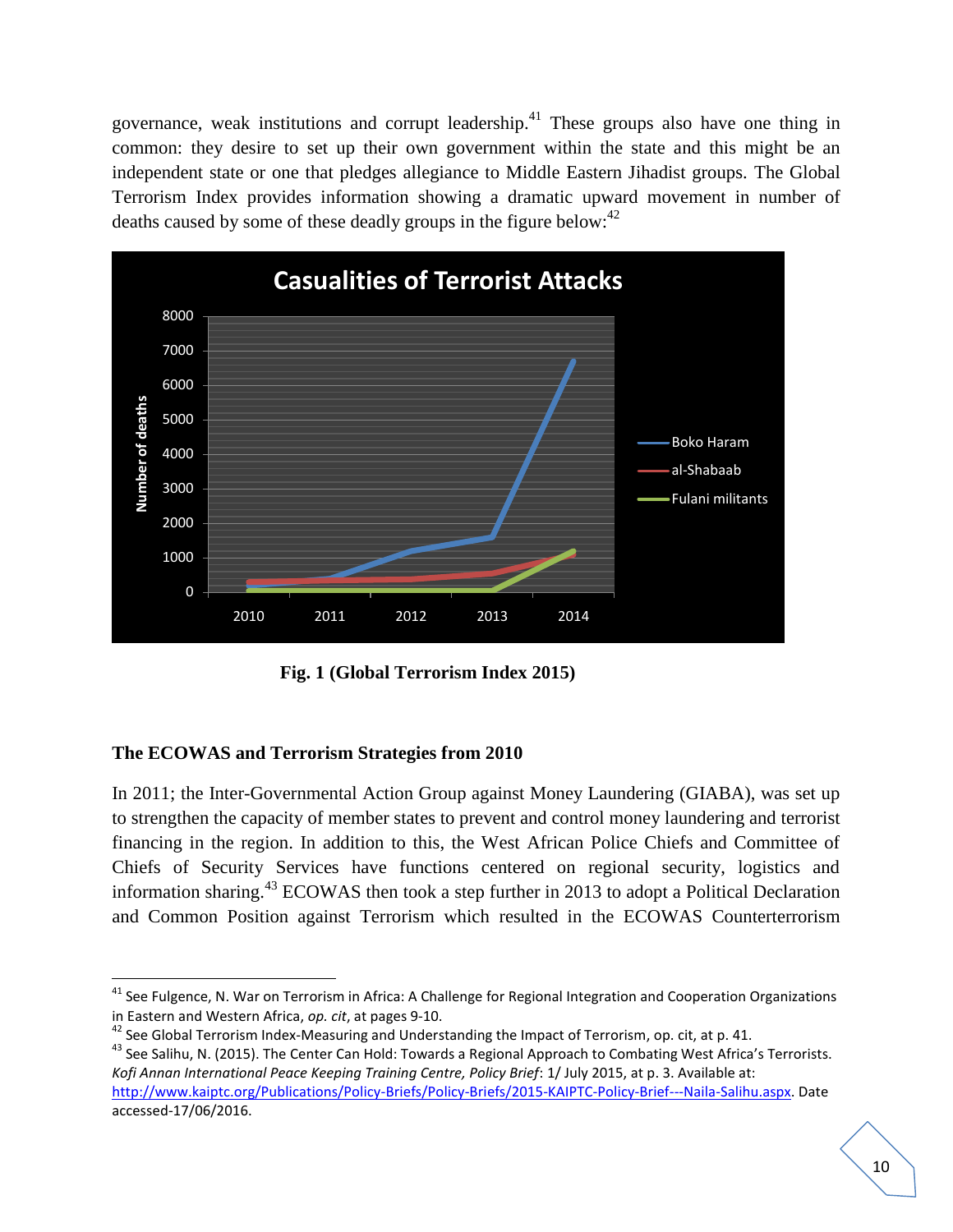Strategy and Implementation Plan.<sup>44</sup> The purpose of the Declaration and the Strategy is to: "provide a common operational framework for action to prevent and eradicate terrorism and related criminal acts in West Africa, while protecting human security and creating the enabling conditions for sound economic development and the overall wellbeing of all citizens of West Africa. This strategy also seeks to give effect to regional, continental and international counterterrorism instruments".<sup>45</sup> Maiangwa states that the ECOWAS Strategy is articulated along three main pillars: prevent, pursue, reconstruct.<sup>46</sup> The implementation of the Strategy aims at harnessing the roles of the National Taskforce on counter-terrorism and calls for the establishment of the ECOWAS Counter-Terrorism Coordination (Unit/Centre) with features like the ECOWAS Arrest Warrant and Black List of Terrorist and Criminal Networks. It also calls for the adoption of an ECOWAS Counter-Terrorism Training Manual and establishment of a training centre for counter terrorism capacity building.<sup>47</sup>

Member states are entrusted with the primary responsibility for the full and effective implementation of this strategy which entails periodic evaluation and reporting on its implementation.<sup>48</sup> The Strategy also recognizes mutual legal assistance in the area of intelligence, investigation, prosecution and counter-terrorism operation as an absolute necessity to meet the shortfall and disparities in capabilities of member states. To ensure regular followups (accountability and effective monitoring of the process), ECOWAS includes a role for international organizations and civil society organizations.<sup>49</sup>

# **The ECOWAS and Terrorism from 2010: Challenges and Successes**

One of the main challenges of ECOWAS was how to jointly prosecute the terrorists. The region"s porous borders and close proximity to trouble spots in the Maghreb, Middle East, and Persian Gulf makes it most susceptible to transnational criminal networks and terrorist infiltration.<sup>50</sup> Fulgence also notes that: "The Sahara desert which is very arid, hostile (sic) area has been their terrain of operations. They have established ties and links among local population and it becomes difficult for intelligence work. Though their aspirations may be different, they support each other in their operations".<sup>51</sup> Some of the States involved had at several times tried to solve the problem by negotiation but due to some deceit by the Terrorists or poor follow up by

 $\overline{a}$ 

 $44$ In 2014, ECOWAS reaffirmed its determination to combat terrorist threats.

<sup>45</sup> See Salihu, N. *op. cit*, at p. 4. The instruments are: the Organization of African Unity (OAU) Convention on the Prevention and Combating of Terrorism and its Protocol; the African Union (AU) Plan of Action on the Prevention and Combating of Terrorism in Africa, and all other decisions and measures taken by the AU, including the Comprehensive African Anti-Terrorism Model Law.

<sup>46</sup> See Maiangwa, *op. cit*, at pages 9-10 (citing Ewi).

<sup>47</sup> See Maiangwa, *op. cit*, at pages 9-10 and Salihu, *op. cit*, at p. 4.

 $48$  Ibid.

 $49$  Ibid.

<sup>50</sup> See Salihu, N. *op. cit*, at p. 2.

 $51$  Ibid, at p. 8.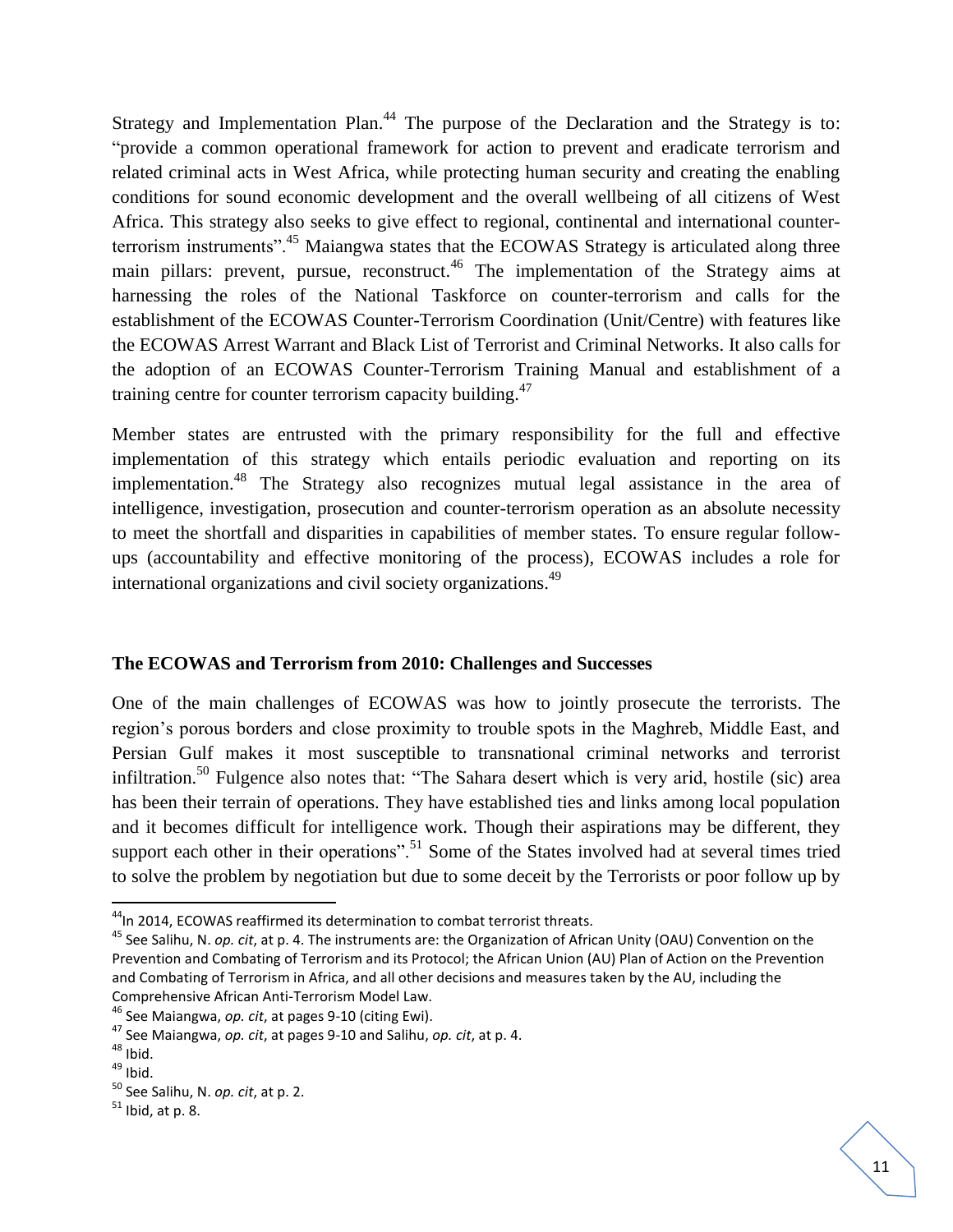the states - the moves for peace were usually short lived. What has characterized the ECOWAS region, in terms of its offensive?

Maiangwa and Salihu have identified several reasons for the inability of ECOWAS to properly deal with terrorism. Firstly, the non-compliance of member states, lack of resources and lack of will to follow through on the implementation of protocols.<sup>52</sup> Secondly, the excessive reliance on the reactive approaches to conflict resolution and management i.e., the important tasks of conflict prevention and peace-building are often neglected or, in some cases, left at the mercy of donors and multilateral organizations. Without active cooperation from the West African states, the overdependence of ECOWAS on external assistance may continue to place the organization on the agenda of the West and of the Security Council.<sup>53</sup> Thirdly, not all member states have established national mechanisms such as counter-terrorism units and other centralized structures to coordinate national counter-terrorism measures. These include regulations of financial institutions aimed at reducing the abuse of financial systems by criminal and terrorist networks which meant that criminal groups are able to take advantage of loopholes to access their illicit finance.<sup>54</sup> Fourthly, the low level of collaboration among the military, law enforcement officers, forensic experts, investigators and court officials. In several instances, evidence is destroyed in the course of military operations. This poses challenges for threat evaluation and identification of key evidence by forensic experts for investigation and prosecution.<sup>55</sup> Fifthly, the youth bulge without corresponding economic growth and social safety nets which may drive many to join ethnic, religious, or political groups (which may be hostile to the state) due to frustration and alienation. For example, it has been proven concretely that problems of insecurity and Boko Haram insurgency arose from bad governance, injustice, poverty, corruption, unemployment, among other factors.<sup>56</sup> Sixthly, a lack of capacity in the judicial system of most countries in West Africa to deal with crimes of terrorism (and the unintended consequences of heavy-handed counterterrorism operations such as human rights abuses) undermines the efforts by governments to curtail the spate of terrorism.<sup>57</sup> Lastly, the general lack of capacity and even the slow response of ECOWAS to conflicts may not always be indicative of the organization"s lack of financial resources but rather, because of the incompetence, profligacy and corruption of their political elites and other public officials who facilitate the chain of the organized crime by sacrificing national and regional security on the altar of greed.<sup>58</sup>

<sup>52</sup> See Maiangwa, *op. cit*, at p. 10 and Salihu, *op. cit*, at p. 5.

<sup>53</sup> See Maiangwa, *op. cit*, at pages 10 and 12 (citing Tavares).

<sup>54</sup> See Salihu, *op. cit*, at p. 5. See also Friedrich Ebert Stiftung. (2011).Emerging Security Threats In West Africa: Money Laundering and Terrorism, -"*Get to know the ECOWAS" Peace and Security in an ECOWAS of the People*. "Perspectives on the ECOWAS Peace and Security Architecture", Abuja, at p. 23.Available at: [http://library.fes.de/pdf-files/bueros/nigeria/08008.pdf.](http://library.fes.de/pdf-files/bueros/nigeria/08008.pdf) Date accessed-16/06/2016.

 $rac{1}{55}$  Ibid, at p. 6.

 $56$  Ibid, at p. 5.

 $57$  Ibid, at p. 6.

<sup>58</sup> See Maiangwa, *op. cit*, at pages 12-13.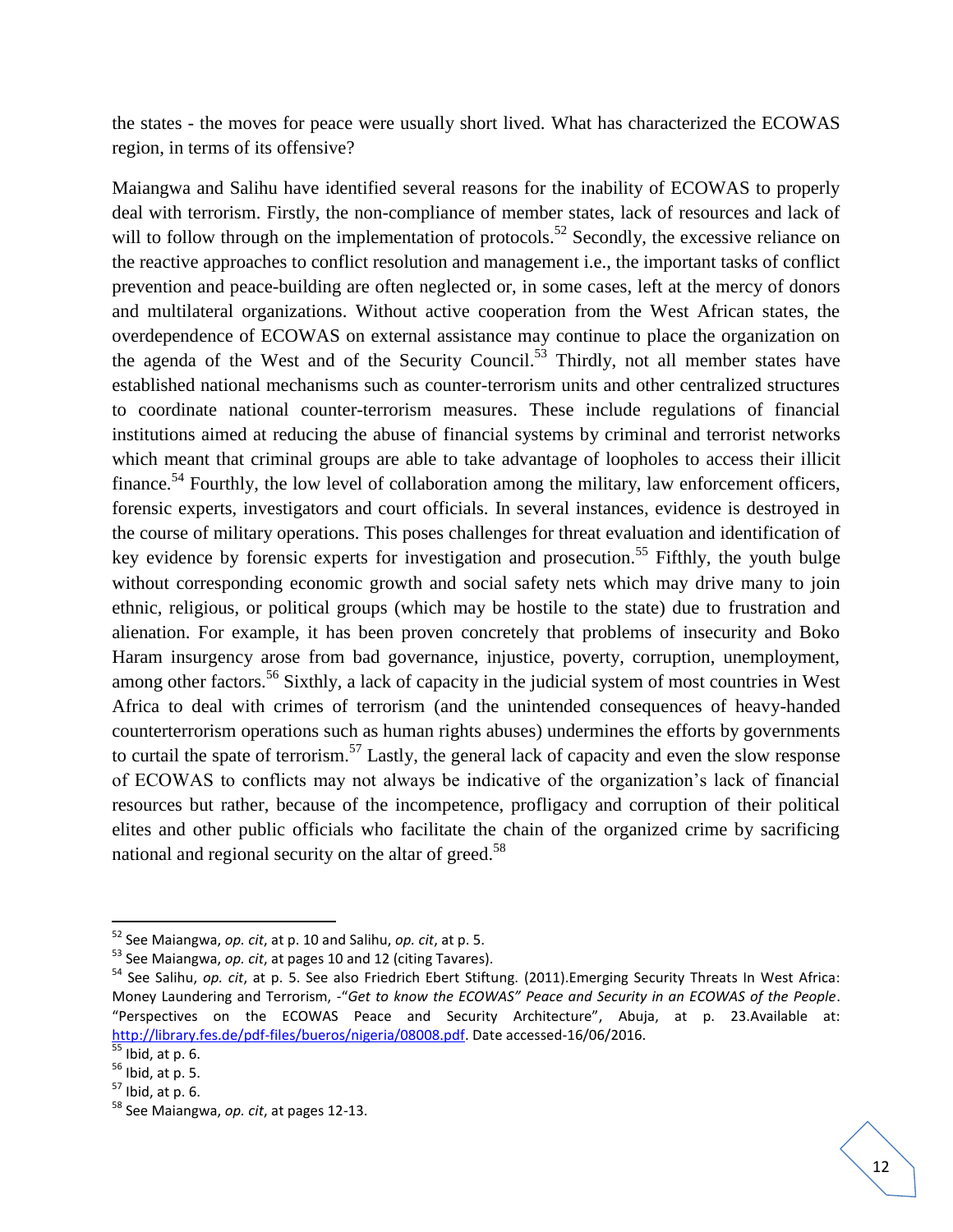Maiangwa, citing a UN Report on Africa, stated that: "African leaders were initially of the view that "they should not be expected to apply the scarce human, technical and financial resources available to them to combat terrorism, which they regarded as mainly a global threat manifesting itself in Africa"<sup>59</sup> They have collectively and at several instances effectively engaged the terrorist group. It may be difficult to explicitly measure the success of the regions" offensive due to the difficulty in completely eradicating terrorism. However, some successes has been recorded in countries like Nigeria, Chad and Cameroon, all contending with Boko Haram and have shared information amongst each other to jointly defeat the group. The regular arrest of terrorists, destruction of hideouts and recapture of kidnap victims would be appropriate items to consider. Also, the number of terrorist finance conduits/accounts terminated and forfeited to the state and the number of prosecuted (and successfully convicted) terrorists can be other markers of a successful campaign. An encouragement in the battle against terrorism can be amplified where the successes are evident in verifiable data.

## **Part III**

#### **Conclusion**

The reasons behind the formation of a union of nations range from an attempt to realize an opportunity that may be costly to take alone, to benefiting from a wider pool of resources to even the creation of a common defense against external opponents. The African Union (or rather, the O.A.U) may have been formed for one or more of the above reasons and so may ECOWAS. But the apparent realities show that positive outcomes (in terms of security operations in the growing face of terrorism) are far from being optimal.. Since the most ravaging and dastardly terror groups have transnational links, the fight would be better won with effective collaboration from the countries in the region.

However, the ultimate solution would involve a colossal improvement of good governance, reduction of inequality gaps and the delivery of basic amenities to society. Yet, the fact that the ECOWAS region is made up of developing nations makes this all more difficult. Commenting on the challenges faced by developing nations in their fight against terrorism, Sandler and Enders provide the following differences that also serve as indications to what requires attention. They state that:

> "Developed countries are also better equipped than developing countries to monitor their economies to determine the need for monetary or fiscal stimuli following terrorist attacks. In addition, developed countries can take decisive and effective security measures to restore confidence. Many less-developed countries

<sup>&</sup>lt;sup>59</sup> Ibid, at p. 9.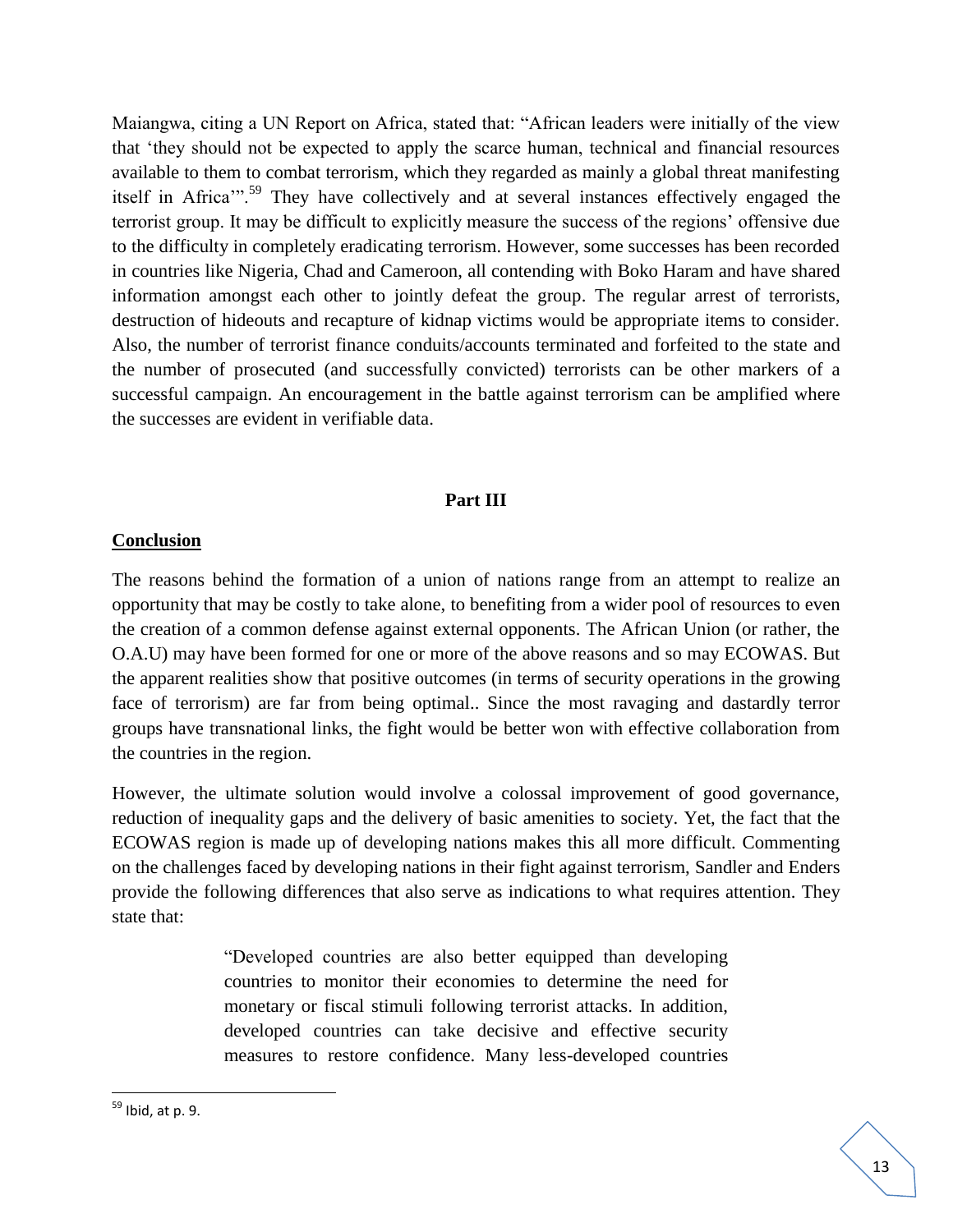lack this capacity. Such security measures can speed recovery. *Because developing countries are more dependent on the rest of the world for demands for their products and services, these countries are more vulnerable than richer countries to terrorism shocks in neighbors and important trading partners*. Compared with their richer counterparts, developing countries are less diversified and more apt to experience a larger impact from a sector-specific attack ... Finally, the presence of internal conflicts in many developing countries compromises their ability to address terrorist attacks, which may resonate with other forms of internal strife".<sup>60</sup>

#### **Recommendations**

The first and most important recommendation for the ECOWAS region is for the governments of the individual states to pursue economic growth and development of their regions. This should be directed at addressing the structural problems of unemployment, inequality and poverty which leads to frustration and restiveness that makes individuals susceptible to indoctrination.

To be effective, ECOWAS will need to properly ensure the enforcement of its protocols by member states and be unyielding in sanctioning member states who flaunt the legal provisions of any of its security mechanisms. While diplomatic sanctions such as the suspension of member states and the refusal to organize ECOWAS meetings in defaulting states are welcome initiatives, they are, nevertheless, not as *severe* as imposing economic embargoes, which **Article 22** of the 1999 Mechanism allows.<sup>61</sup> There is a huge benefit in this because the penalty does not affect the sovereignty of the nation but rather its finance. It should also be noted that the right to refer cases to the Community Court of Justice is also conferred on the West African people in **Article 4** of the 2005 revised Protocol of the Community Court, which also gives the Community Court the expansive authority to adjudicate on human rights issues.<sup>62</sup>

There is also a need for enhanced cooperation between regional and continental partners to achieve practical and coherent results through the effective implementation of the ECOWAS Counter Terrorism Strategy at both national and regional levels. Governments can show strong commitment towards national counterterrorism measures by providing the needed financial, human and technical resources. It would be a sacrifice but this must be seen in light of the high financial cost of rehabilitation and repair of affected communities, infrastructure and affected

l

 $60$  See Sandler, T. & Enders, W. (2010). Economic Consequences of Terrorism in Developed and Developing Countries: An Overview, at p. 19.Available

at[:http://www.utdallas.edu/~tms063000/website/Econ\\_Consequences\\_ms.pdf.](http://www.utdallas.edu/~tms063000/website/Econ_Consequences_ms.pdf) Date accessed-31/03/2016.  $61$  See Maiangwa, op. cit, at p. 13.

 $62$  Ibid, at p. 13.